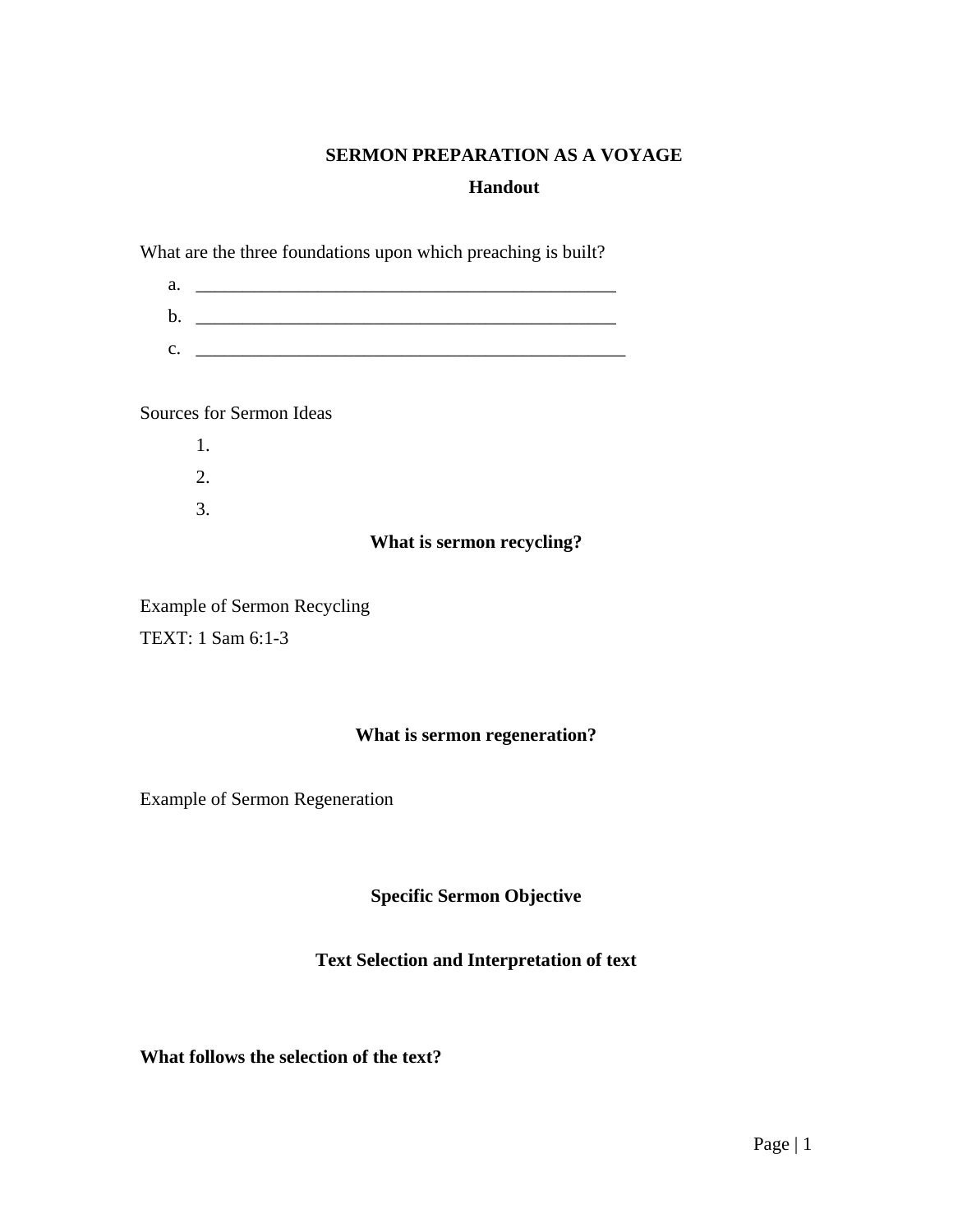#### **Sermon Subject**

### **The Sermon Theme or Thesis**

What is the difference between Theme and subject?

Characteristics of theme

The Importance of the Theme

Why theme precedes the writing of the sermon?

What is a Christopher Columbus sermon?

How to Find the Theme

What are the principal functions of the sermon theme?

Why is building a sermon compared to the building of a concrete building?

 SERMON CONCLUSION SERMON INTRODUCTION PUTTING ON SERMON FLESH TYPES OF SERMON SERMON DIVISIONS (SKELETON) SERMON TITLE **SERMON THEME**  THE TEXT THE SPECIFIC OBJECTIVE THE SERMON IDEA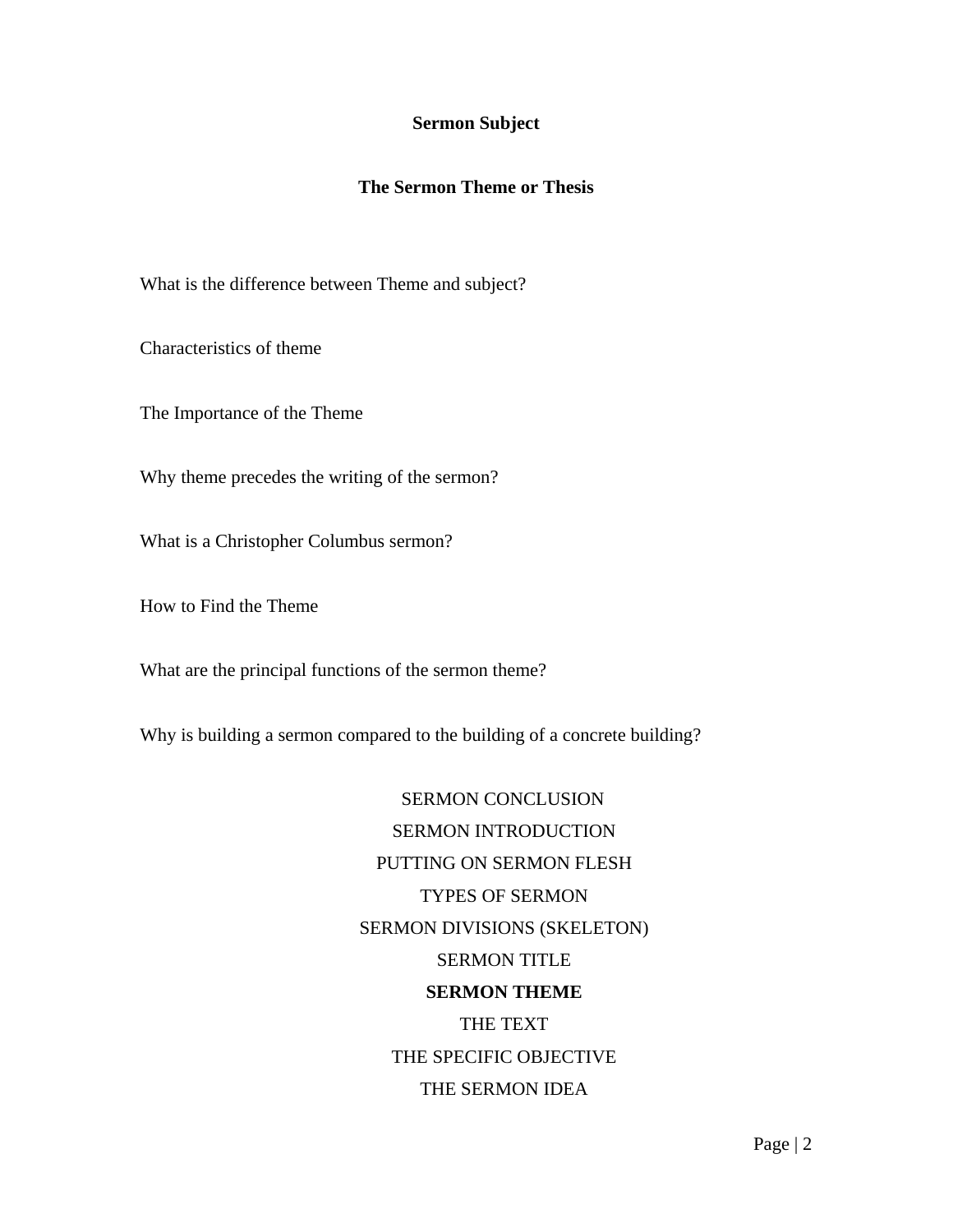How is the theme used to form the points of the sermon?

What is a sermon outline or sermon skeleton?

What is the appropriate number of points of a sermon?

The Theme and the Sermon Length

What is the length of a sermon?

How should the preacher make an effective transition from point to point in the presentation of the sermon?

How do you put "flesh" on the sermon?

- 1.
- 2.
- 3.

# **Explain the concept of "sermonic miscarriage."**

# **The Theme and Types of Sermons**

The Textual Sermon

- 1. Definition
- 2. Make a sermon outline from John 3: 16 (Class work)

#### The Topical Sermon

- a. Definition
- b. The What, Why, How, and What Then